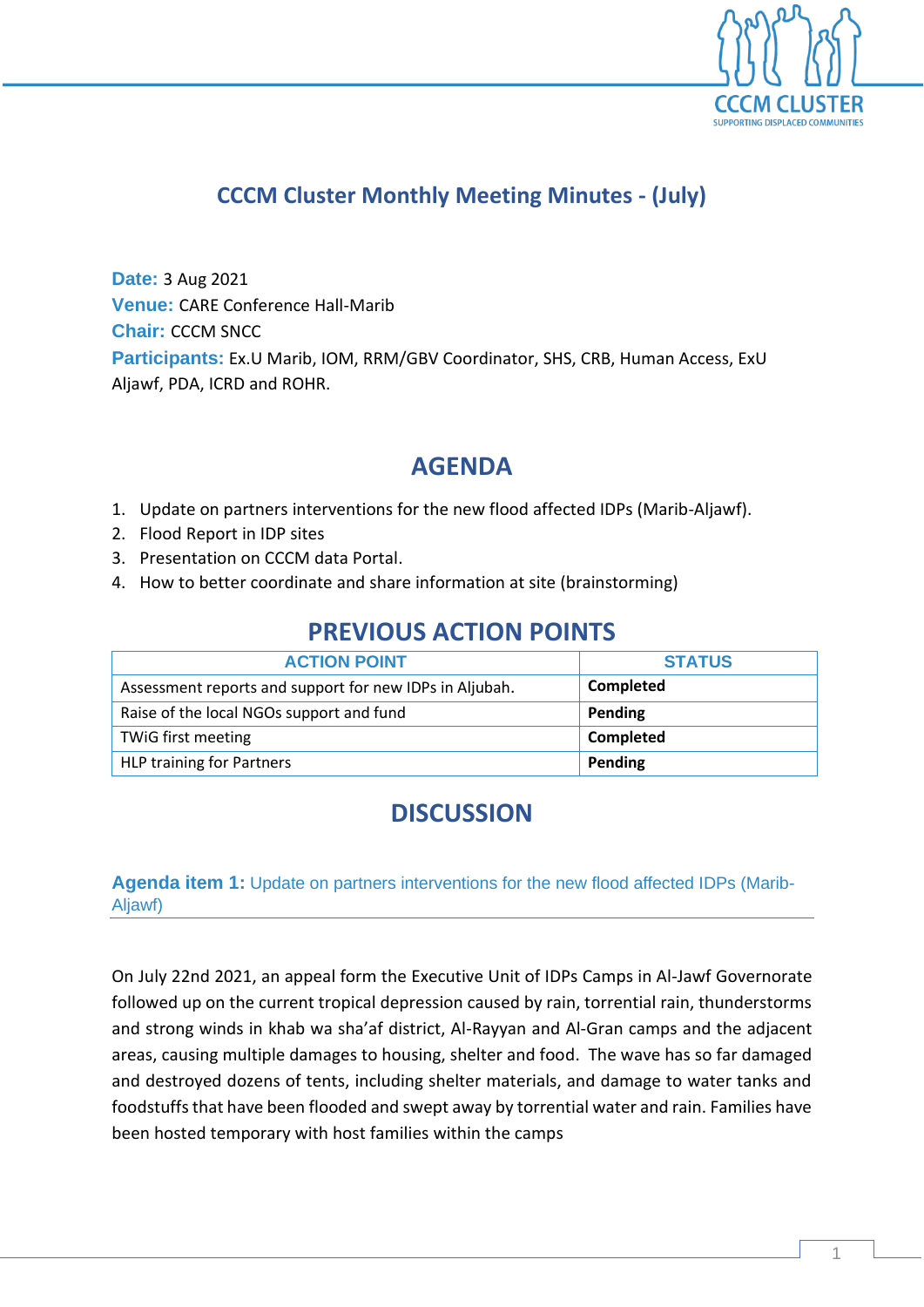

A number of 828 HHs reported affected, 346 in Alrayyan sites and 482 in Alyatamah sites as verified and assists by ExU Aljawf team, BCHR and PDA in the ground.

RRM representative mentioned the ongoing discussion with the hub level in order to support with new partners.

As a response point:

Number of 220 tents, 880 blanket and 220 mat had been provided by BCHR (Funded by KSR) for the affected families in both areas. CCCM cluster and other cluster coordinators guided by OCHA encourage the active partnersin the hub to continue support and assist in the appealed situation to cover all the needed families in the area.

A suggestion from Aljawf ExU, H.A, ICRD, ROHR and PDA to conduct a joint filed visit to all Aljawf IDP sites to determine and locate all displacement sites officially by conducting SiteID in Aljawf.

Also, On July 22<sup>nd</sup> 2021, report indicate that a heavy flood effected one IDP site (Alsaylah) in Marib city, based on IOM team assessment, a number of 13 households had been effected due to the torrential rains, 3 cesspits overflooded and got damaged, food items, vulnerable cases in the site and other health issues.

### **Agenda item 2:** Flood Report in IDP sites.

Flood reporting tool in IDP sites had been presented to all attending partners in the meeting, elaborating the concept, method and use of the tool in case of any flood incident monitored in the hub. Going through the tool's questions and information with a live example reinforce from the understanding and use of the tool to participants.

Also, the [RNA](https://docs.google.com/spreadsheets/d/19MVfAVVnSDxAcm2O_sZdhUzf2vEUN5IbpCT82otPS_U/edit#gid=0) report had been showed in the meeting with the details after submission from partners.

SHS and IOM were the only partners so far to use the flood report [tool](https://ee.humanitarianresponse.info/x/4UcaaLKS) and the following are the main needs:

- Total of 3070 HHs had been assessed in 3 districts in Marib government (Marib city, Marib and Sirwah) and 1 sub districts in Aljawf government.
- 13 referral were done to CCCM Cluster, IOM and other humanitarian active partners in Marib
- 220 HHs were supported by BCHR (funded by KSR) for flood affected families in Alyatamah and Alrayyan sites, Aljawf. 501 plastic sheets have been provided by IOM to 391 HHs in 2 IDP sites in Marib district.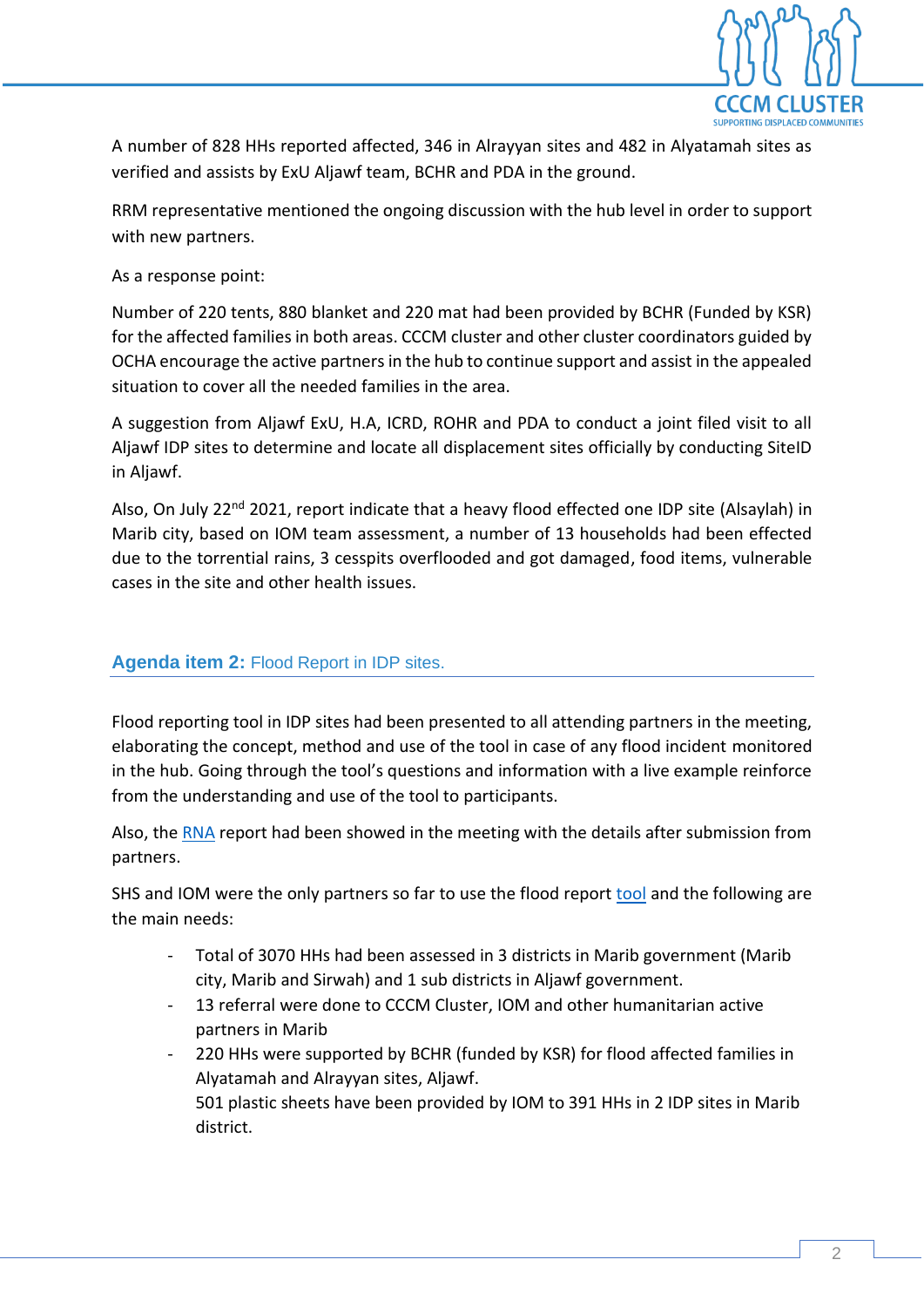

### **Agenda item 3**: Presentation on CCCM data Portal.

The Operational Data Portal (ODP) was created in 2011 to enable UNHCR's institutional responsibility to provide an information and data sharing platform to facilitate coordination of refugee emergencies. This was achieved using independent 'situation views' covering major emergencies such as the Syria situation or the Central African Republic emergency, among others.

The ODP's initial scope of coordination of refugee emergencies has evolved since its inception. Other types of situation views are now available, such as those on refugee returnees (e.g., in Ivory Coast), on mixed movements (e.g., asylum and migration in West and Central Africa), on statelessness (e.g., in the Great Lakes region), or on Camp Coordination and Camp Management (e.g., CCM Somalia Overview).

Country views were introduced in 2017 as a complement to situation views. In recognition that refugee emergencies cannot be considered in isolation from the wider situation, the ODP now provides data and information on all persons of concern to UNHCR (refugees and asylum seekers, IDPs, stateless persons, etc.

You can use the link: [https://data.unhcr.org/en/situations/yemen\\_cccm](https://data.unhcr.org/en/situations/yemen_cccm) to access to the data portal site.

### **Agenda item 4:** How to better coordinate and share information at site (brainstorming)

The discussion started with a concern from sites focal points that **SMC partners** in the field are a kind of possessing on the sites management and coordination, in term of other partners intervention and step towards the sites. CCCM cluster and ExU advocated both SMC partners and other active partners in the field for better communication and coordination among sites level with addressing this to camp leaders and community mobilizers as well. The coordination shall be from higher level up to the field level for reaching the beneficiaries and for better response.

A second point of **SNFI coverage** that been addressed as well in the discussion, ExU pointed to IOM SNFI representative that if IOM can cover the total IDP sites in Marib, however IOM FP mentioned that the team can cover all SNFI requirements in IOM CCCM sites except partly of Aljufainah camp.

From the other hand, SHS addresses that they have the capacity to cover the total IDP sites in Marib hub with the support from UNHCR stock.